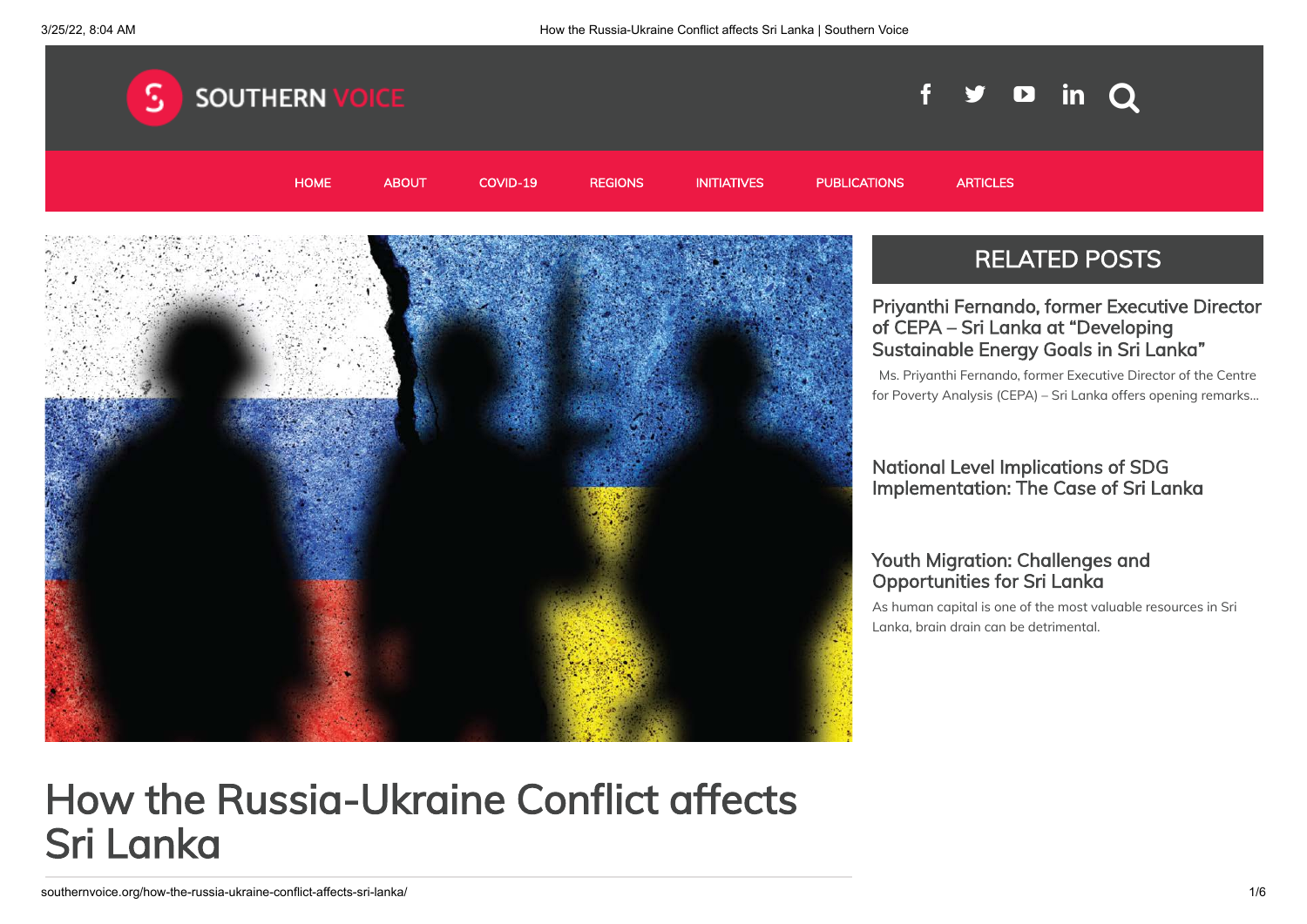



Asanka

[Wijesinghe](http://southernvoice.org/author/asanka-wijesinghe/)

February 28, 2022

#### Originally published by IPS[-Talking Economics](https://www.ips.lk/talkingeconomics/2022/02/28/russia-ukraine-conflict-economic-implications-for-sri-lanka/).

This article discusses the economic impact of the European conflict on Sri Lanka, the sectors that will be hit hard, and ways to mitigate the negative impact.

The Russian [invasion of Ukraine](https://www.vox.com/2022/2/23/22948534/russia-ukraine-war-putin-explosions-invasion-explained) deepens the existing global economic woes – persistent [supply chain bottlenecks](https://www.nytimes.com/2022/02/01/business/supply-chain-disruption.html) and associated rising inflation – clouding the prospects of a smooth global economic recovery from the pandemic. The West, led by the US and the EU, swiftly imposed strict [economic sanctions](https://home.treasury.gov/news/press-releases/jy0608), targeting Russian banks, oligarchs, political leaders, and state-owned and private entities, generating additional uncertainty over the global economic outlook.

The initial disunity in the West on cutting off Russia from SWIFT-a global financial telecommunication system that allows the smooth and rapid cross-border transaction of money- was resolved over the weekend. Such a move will inevitably make payments for Russian exports and imports hard. The ongoing military conflict in Europe could not have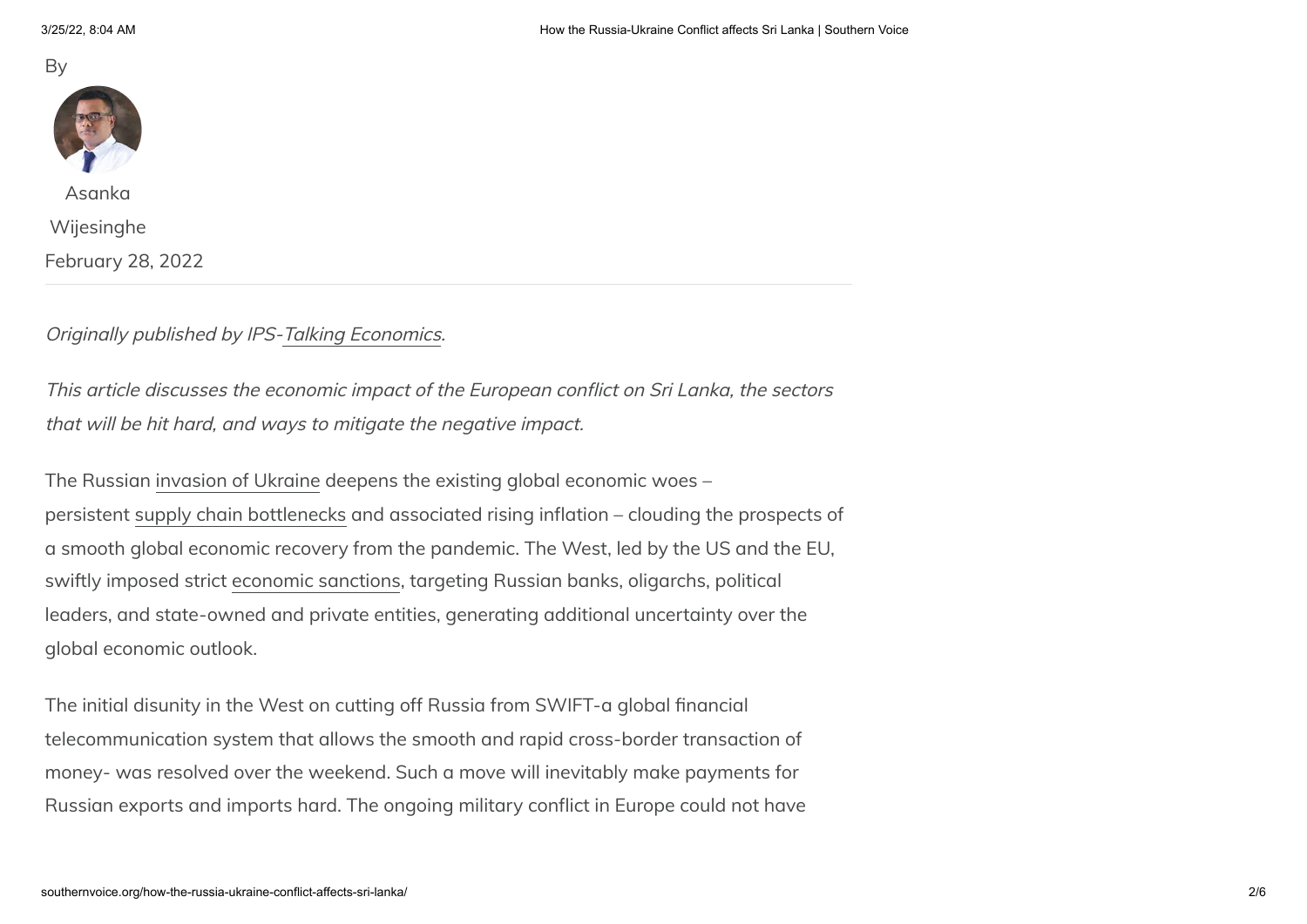come at a worse time for Sri Lanka given its own prevailing high inflation, rising energy costs, and scarcity of foreign exchange.

#### Global Economic Impact

Immediately after the Russian invasion on 24 February, [commodity markets rallied up](https://www.nasdaq.com/articles/russia-ukraine-crisis-spark-rally-in-commodity-etfs). The Brent spot price of a crude oil barrel reached USD 105 for the first time after 2014. Similarly, the cost of wheat futures for March 2022 in the Chicago Board of Trade (CBOT) exchange peaked, at its highest since mid-2008. The Russian Federation and Ukraine-known as Europe's breadbasket- are major cereal, fertiliser, critical minerals, and iron and steel exporters. Meanwhile, the Western powers were busy over the weekend in negotiations to tighten [sanctions on Russia](https://adamtooze.substack.com/p/chartbook-86-about-those-sanctions?utm_source=url).

While the fate of Ukraine hangs in the balance, the consensus among analysts is that the Ukrainians were mounting a [fierce and unexpected](https://www.theguardian.com/world/live/2022/feb/27/russia-ukraine-latest-news-missile-strikes-on-oil-facilities-reported-as-some-russian-banks-cut-off-from-swift-system-live) resistance, effectively increasing the costs for Russia. The US, EU and their allies are contributing to the military conflict by providing [financial and military assistance](https://www.reuters.com/world/biden-approves-350-million-military-aid-ukraine-2022-02-26/) to Ukraine while imposing sanctions on Russia to make dollar transactions difficult. Thus, the severity of the global economic impact will be determined by the scope and duration of the conflict and the effectiveness of Western sanctions.

Western countries will be keen to minimise the spillover effects of sanctions on their economies. Like Germany, the major European economies heavily depend on Russian energy, making it necessary to exempt the energy sector from sanctions. Indeed, the sanctions package unveiled by the Biden administration did not [target the energy sector.](https://adamtooze.substack.com/p/chartbook-86-about-those-sanctions?utm_source=url) As long as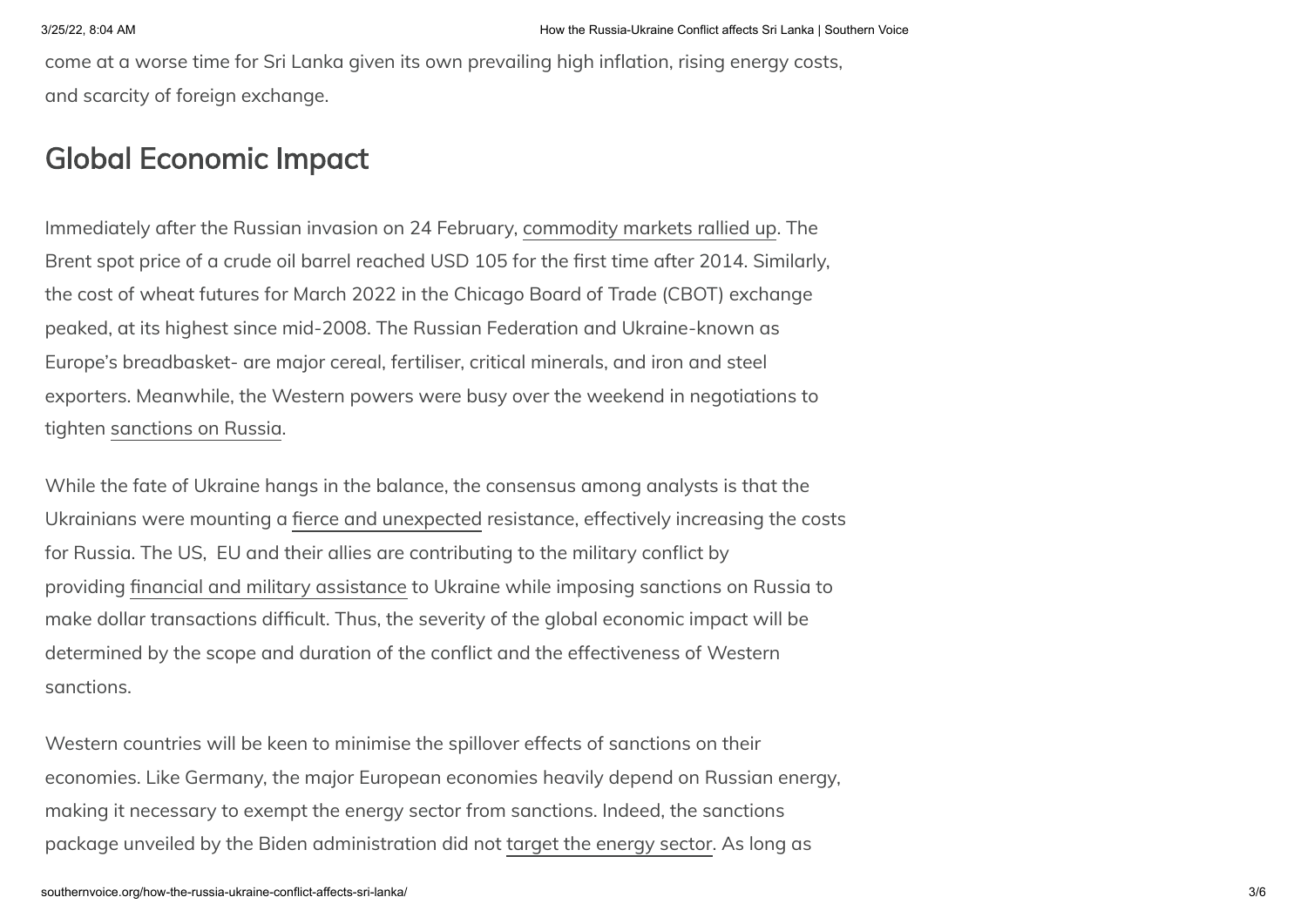payments for energy-related transactions go through non-sanctioned and non-US financial institutions, an unconstrained flow of money is guaranteed. Thus, oil prices dropped with futures closing below USD 93 a barrel in New York. However, that optimism was largely fading in early trade on 28 February. [The Brent price rallied](https://www.reuters.com/markets/europe/global-markets-wrapup-2-2022-02-28/) over 100 dollars again while wheat, soybean, and corn futures were up. Cutting off Russia from SWIFT and imposing sanctions on the Russian Central Bank can deal a [severe blow](https://theconversation.com/just-short-of-nuclear-the-latest-financial-sanctions-will-cripple-russias-economy-178000) to the Russian economy in the long run. The [collapsing ruble](https://www.aljazeera.com/news/2022/2/28/russian-rouble-plunges-to-record-lows-amid-sanctions-push) can be a harbinger of Russia's economic collapse. A possible economic fallout will reduce Russian demand for foreign products, and if Russia cuts off natural gas to the European market, a likely outcome will be a recession.

## Implications for Sri Lanka

Overall, Russia and Ukraine account for 2% of Sri Lanka's imports and 2.2% of exports in 2020. However, both countries are vital import sources for wheat and export destinations for Sri Lanka's black tea. Russia and Ukraine purchase about 18% of fermented black tea (>3kg) exported by Sri Lanka. Similarly, 45% of Sri Lanka's wheat imports are sourced from Russia and Ukraine. In addition, more than half of Sri Lanka's imported soybeans, sunflower oil and seeds, and peas are from Ukraine. Moreover, Russia and Ukraine are significant import sources for asbestos, semi-finished products of iron and steel, copper (cathodes), and potassium chloride for fertiliser.

Unless the Ukraine crisis is not solved immediately, the fuel and commodity prices can rally further. The inflationary pressure in the Western markets, especially in Europe due to high energy prices and supply chain bottlenecks, may reduce consumers purchasing power, lowering the demand for goods exported by Sri Lanka. Europe is a significant export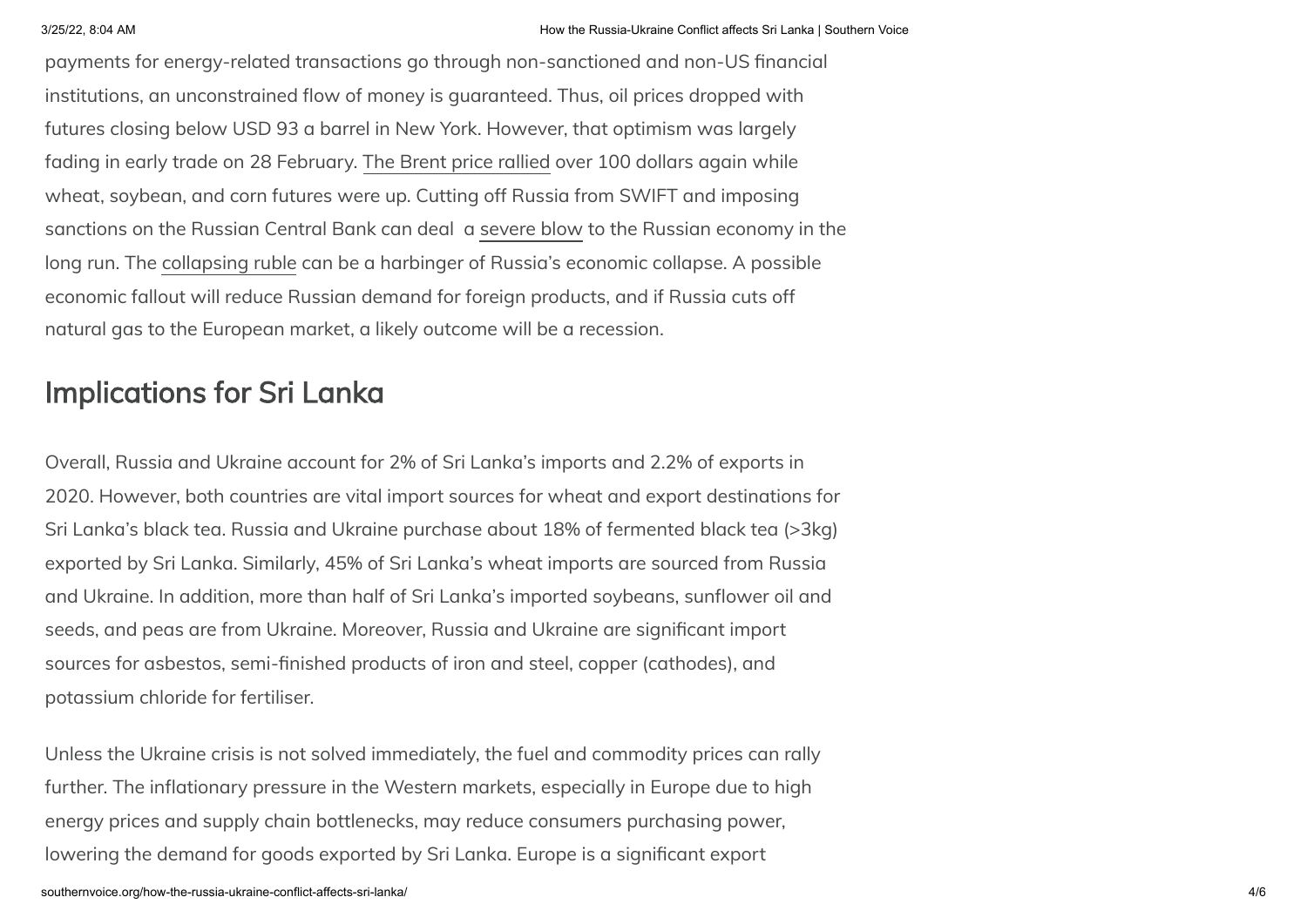destination for readymade garments, tea and spices, and seafood. There is also a growing tendency for increased military expenditure in the long run, which might reduce the "peace dividends" for European households.

For example, the German Chancellor committed [2% of GDP](https://www.reuters.com/business/aerospace-defense/germany-hike-defense-spending-scholz-says-further-policy-shift-2022-02-27/) for defence expenditure, addressing an extraordinary session of Bundestag. Replacing consumerism with militarism will adversely affect countries like Sri Lanka that depend on the European export market. In addition, a prolonged crisis may impede Sri Lanka's ability to purchase necessary raw materials like fertiliser. Importantly, Sri Lanka's exposure to the situation is mainly through linkages to the commodity and European export markets rather than direct exposure to the two countries involved in the conflict.

### Mitigation

Sri Lanka should focus on safeguarding access to vital raw materials and food commodities. Globally, responding to the crisis, countries are [stockpiling grain](https://www.arabnews.com/node/2032731/middle-east) and exploring alternative [ways to do business with Russia in purchasing raw materials. Sri Lanka has limited option](https://scroll.in/latest/1018281/india-is-considering-rupee-payment-mechanism-for-trade-with-russia-amid-sanctions-report)s to mitigate the impact on already deteriorating food security conditions and access to raw materials. As wheat and rice are substitutes, high wheat prices may increase the demand for rice.

Thus, it is necessary to remove input shortages like fertiliser to ensure domestic production is adequate. Due to the current foreign exchange crisis, Sri Lanka's ability to effectively face such shocks is constrained. Thus, the urgent priority is to resolve the current foreign exchange crisis to regain the ability to trade swiftly. Achieving debt sustainability and securing dollar